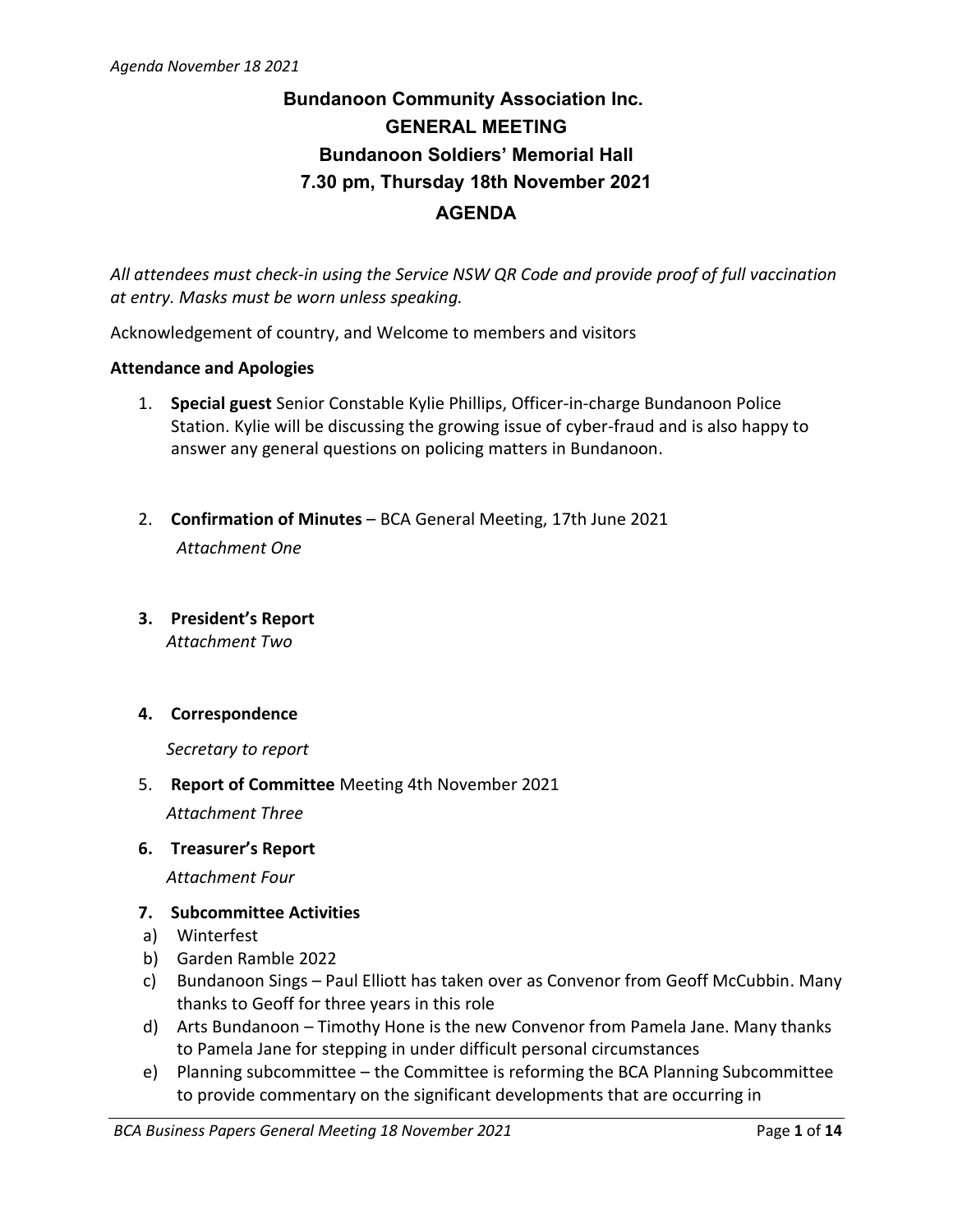Bundanoon. The BCA has a position of appropriate development that retains the character of Bundanoon.

f) Email addresses – bit by bit we are updating the subcommittees to have BCA email addresses. These help "tie" the subcommittee to the BCA and mean that as convenors change there is continuity of the email address and history of the subcommittee activities.

#### **8. General Business**

- a) **Business arising** from the previous meeting minutes and correspondence (if any)
- *b)* **Flying flags at the Southern Villages War Memorial**. Lee Borradale would like the members of the BCA to consider a proposal that the Aboriginal flag is flown at all commemoration events along with the Australian Flag. Lee will read statement (*Attachment five*). The Committee has discussed this and prepared a draft resolution for debate. *"THAT the Bundanoon Community Association supports the flying of the Aboriginal Flag on ANZAC Day and Remembrance Day but recognises the decision for flag flying rests with the body responsible for these commemorative events."*
- c) **Use of WSC Community Christmas Cheer** funding. As part of boosting the "Christmas Vibe" in the Shire, Council has provided funding for Christmas Events in the Villages. Bundanoon was offered \$2,500 which we successfully bid for. Our Christmas celebration will be on Saturday 11 December. It will consist of a free afternoon Movie Matinee , 'Arthur Christmas' with refreshments at 2pm. Then at 5pm the Hall will open for informal drinks and nibbles for 100 people from 5pm to 6:30pm. At 7:30pm the Hall will reopen for the same, but due to Covid limits for a different group of 100. All these events are catered and free to attend. To spread the joy, the food will be supplied by our local businesses. Thank you to Council for this. Because of Covid numbers people will need to book. We will send out invitations soon.
- d) **Hall upgrade** Creative Capital Grant submission. There is a NSW Government large grant pool aimed at supporting Arts in NSW, especially for performance spaces. There are a number of categories – two for small to medium (\$5,000 to \$250,000) and one for large (\$250,000 to \$5,000,000). The small to medium should be a target for a submission for a competent, agreed with Council, once in five-to-ten-year upgrade for the Hall. The first round had a short timeline and has closed, the second round opens in July 2022 and closes August 2022. We will be inviting Hall users, Council Staff, the Hall Management committee, and other interested parties to help create a "wish list" to develop into a grant proposal. Items to date include providing safe access to the audio-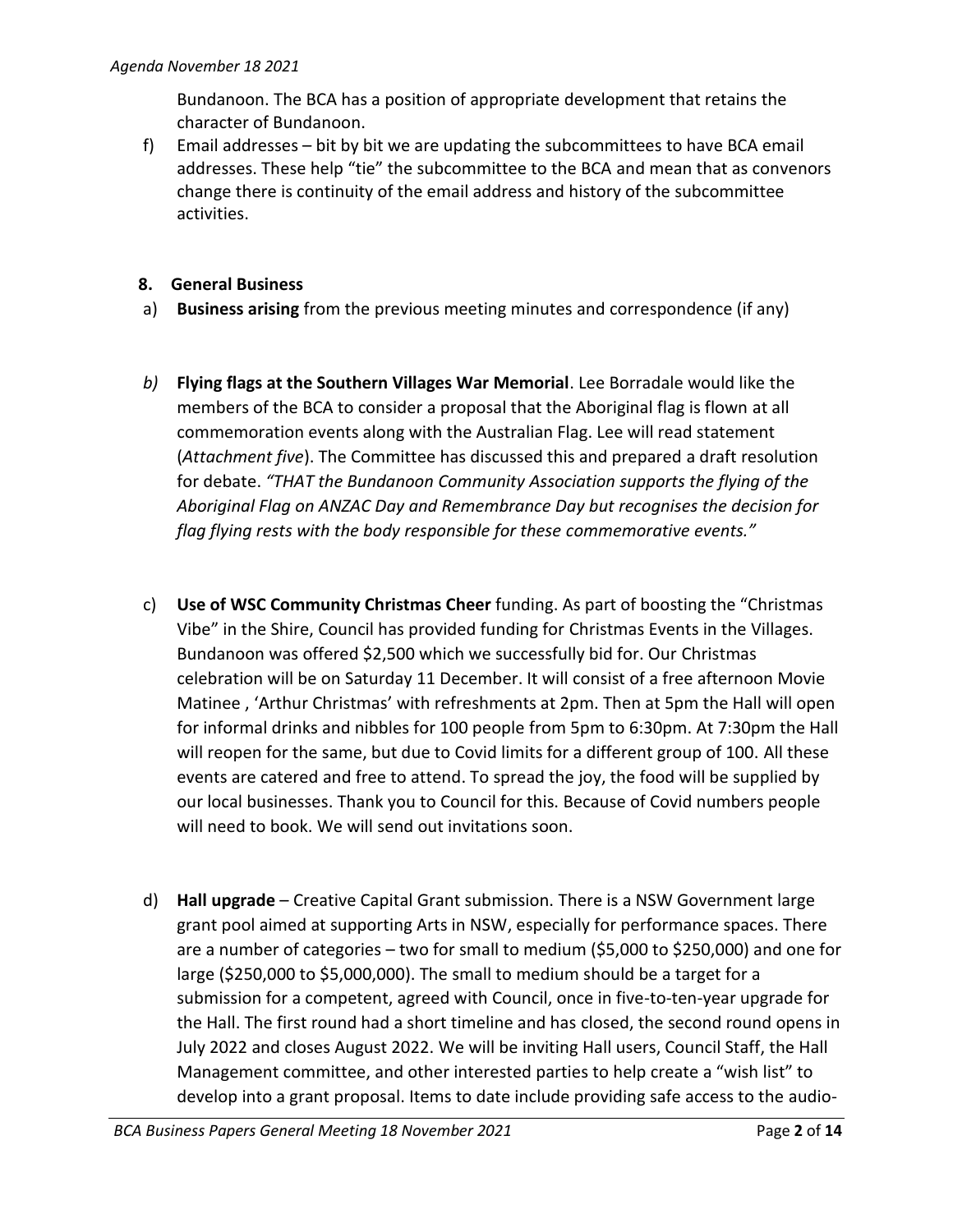visual loft, a replacement motorised projection screen, a replacement data projector, possibly Wi-Fi.

- e) **Gift Cards and Bundanoon on Tap bottles** We have a small online gift shop selling gift cards. The cards are six beautiful images from the 2021 calendar. There is a bonus with the bottle sale, as with every new stainless steel Bundanoon on Tap water bottle, there is a free retro Bundy on Tap camelbak water bottle. You can purchase cards and bottles at<https://bundanoon-community-association-inc.square.site/> There are cards for sale after the meeting.
- f) **Market Stall Volunteers** We will be holding a stall at the December 5 Maker's Markets selling the Wildlife cards and Bundanoon water bottles and promoting the BCA. We are looking for volunteers to assist.
- g) **Fenced off-leash dog area**. Council have included fencing part of the Jordan's Crossing Reserve as part of a bushfire grant. The fencing was proposed by the BCA, and Council chose to include it in their grant application.
- h) Any Other Business or Announcements

### **9. Refreshments**

#### *Next meeting***:**

General Meeting, Thursday 16th December 2021, at 7.30pm in the Bundanoon Soldiers' Memorial Hall (followed by Christmas refreshments)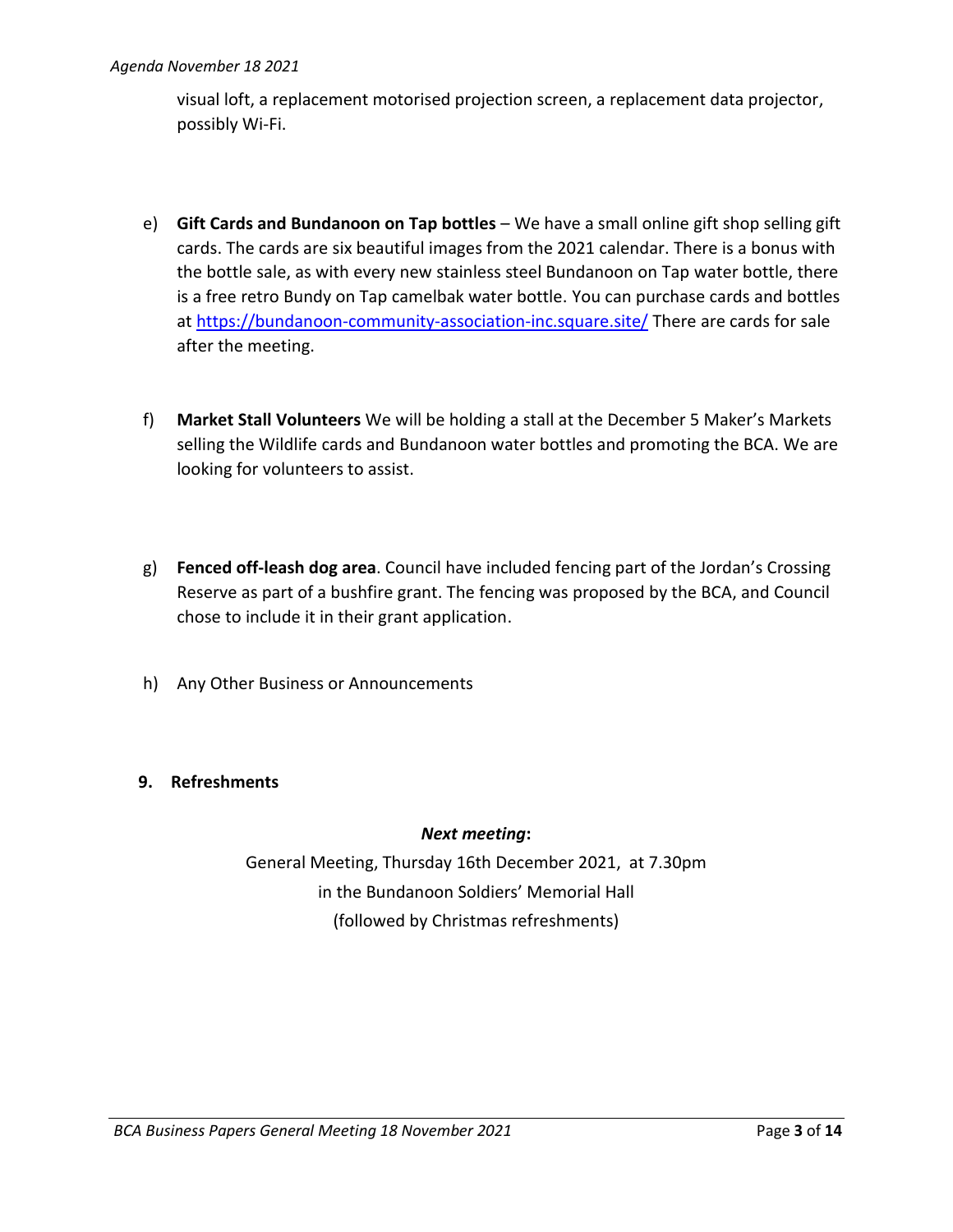#### *DRAFT* **Bundanoon Community Association Inc.**

#### **GENERAL MEETING**

#### **Bundanoon Soldiers' Memorial Hall**

#### **7.30 pm, Thursday 17th June 2021**

#### **MINUTES**

The President, Andy Carnahan, delivered the Acknowledgement of Country, and welcomed members and visitors.

**Attendance and Apologies**: 43 members present. Apologies were received from Ralph Clark, Pam Davies, Christine Janssen, Barry Miller, Mel Morris, Sandy Weir

#### **Confirmation of Minutes**: **Moved** Gregory John Olsen, **seconded** John Gronow: **THAT the Minutes of the BCA General Meeting held on 20th May 2021 be confirmed. Carried.**

#### **Business arising from the Minutes**

- a) Pharmacy front windows. The History Group via Ralph Clark had submitted drawings of what the front windows could look like. Christine Rowell-Miller said that she had spoken to the managers who had explained that a problem was sun shining through the windows; they had chosen to work with Terry White Pharmacies because they were the least intrusive chain.
- b) Pedestrian crossing(s) in main street. BCA will be working with the Bundanoon Public School P&C on pedestrian safety. Trevor Wright commented that some people were recommending that a speed limit of 40 kph be set up.

#### **President's Report**

The President spoke to some of the items in his Report (attached):

- a) Comments on a proposal for stairs up to the Loft in the Hall. Christine Rowell-Miller mentioned that she had been working with Danien Beets on some concept designs.
- b) Speakers for General Meetings. Angela Williamson from Friends of the ABC in July, and Senior Constable Kylie Phillips in August.

#### **Correspondence**

- a) email (26.05.2021) from Bundanoon Community Garden seeking support for their application to WSC for some land
- b) form submitted (25.05.2021) to WSC acquitting grant funds used for two-way radios
- c) email (09.06.2021) from President School P & C following up on matter of pedestrian crossings
- d) media alert (09.06.2021) about changed traffic conditions on Throsby Street
- e) email (09.06.2021 on) to WSC with submission about footpath infill project
- f) letter (09.06.21) to WSC with response to Operational Plan 2021/22

#### **Report of Committee Meeting 3rd June 2021**

The President spoke to some of the items in the Committee Meeting Report (attached):

a) With regard to the proposed BCA Stall at Makers' Market, the President said there was a need for volunteers. Rachel Russell suggested that a roster be drawn up.

#### **Treasurer's Report**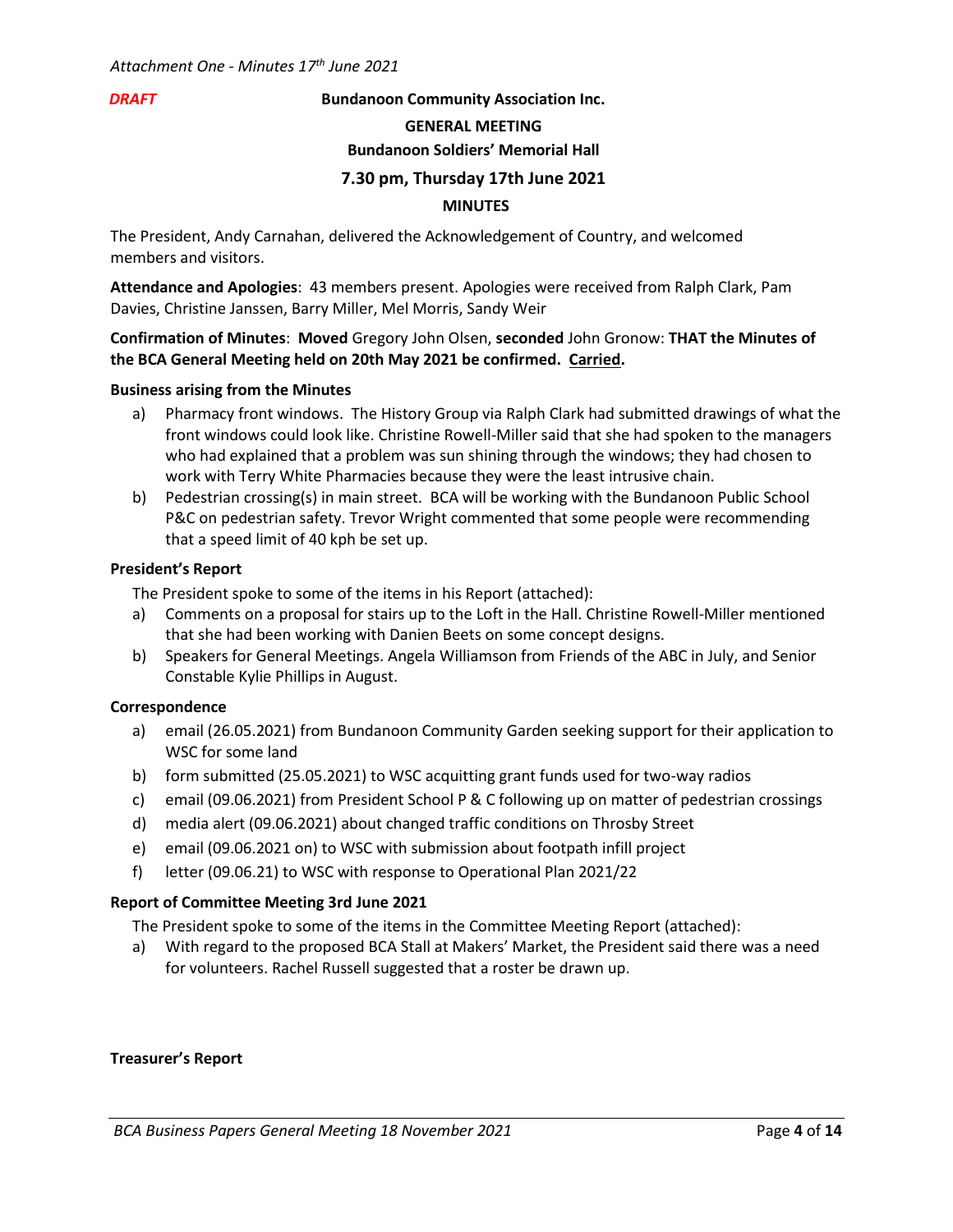#### *Attachment One - Minutes 17th June 2021*

The Treasurer spoke about some of the items in the P & L Statement and Balance Sheet (attached); it had been a busy time with Winterfest coming up. Peter Gray asked whether a breakdown of the expenses for Winterfest could be shown in the next P & L Statement.

**Moved** Henk Janssen, **seconded** Leeanne Tyler-Olsen: **that the Treasurer's Report be received. Carried.**

#### **Convenors' Reports on Subcommittee Activities**

The Vice President, Trevor Wright, summarised the Reports.

- a) Joy Brown advised that members should be aware of the Pipers at Winterfest, and Ted Ayers announced the forthcoming Crash Test Drama event and the performances of "Noises Off".
- b) "Plastic Free As We Can Be" campaign. Gregory John Olsen described what was being done: they had been meeting with local business owners, and they were 100% on board to replace at least one item each; five to ten thousand plastic bags could be replaced; the new phase is to move from recyclable and biodegradable to home compostable. Ted Ayers asked what gardeners could do: avoid purchases in plastic bags (e.g. potting mix) and buy loose compost where possible.

#### **General Business**

- a) Business arising from the Correspondence nil
- b) Membership going online The President announced that to reduce the volunteer workload the BCA will be introducing online membership management in the next few months. The software will enable membership renewals to be streamlined and both renewals and payments made online. New memberships can also be applied for online.

We will still offer the current methods of joining and renewal; however this will provide a much simpler way for members to renew and check their membership status. It will also allow a smooth handover between Membership Convenors and reduce administration.

It is anticipated the software will be in place by late July/early August.

- c) Access to loft See President's Report. The Committee is considering what options there are to provide safe access with minimal visual disturbance. An initial design is for a set of stairs on the western wall heading up to the Loft. The stairs would have a framed wall which would rake up past the window and be painted the same colour scheme as the back wall below the Loft; entry would be via a locked door. Members are to be asked if they have other suggestions.
- d) Bowral Classic The Bowral Classic cycling event will be held on 16-17 October 2021. Bundanoon is again on the route for the 150km and 120km rides. This time the route will be into Bundanoon from Ellsmore Road, down Erith Street to the Oval for a rest stop, and then out via Erith Street to Exeter and Werai. They anticipate as many as 3,500 cyclists between 8.00 am and 11 am on Sunday 17th. Traffic management will be in place, but it is likely that cyclists will be spread out, not in one group.

Christine Rowell-Miller requested that Bundanoon residents be informed, and Geoff McCubbin asked whether the Markets would need to be cancelled, as they were on a previous occasion.

e) Winterfest –BCA stall – There will be a stall selling "Bundanoon on Tap" bottles and providing information, lost children etc. Members were asked if they could spare an hour or two to assist. The stall will run on the Opening Night from 4:00 pm to just after 8:30 pm.

#### **Special Speaker**

As appropriate, James Fulford-Talbot, Convenor of the Winterfest Subcommittee, was present to speak about the events and arrangements for the Festival. The Opening Night would be held on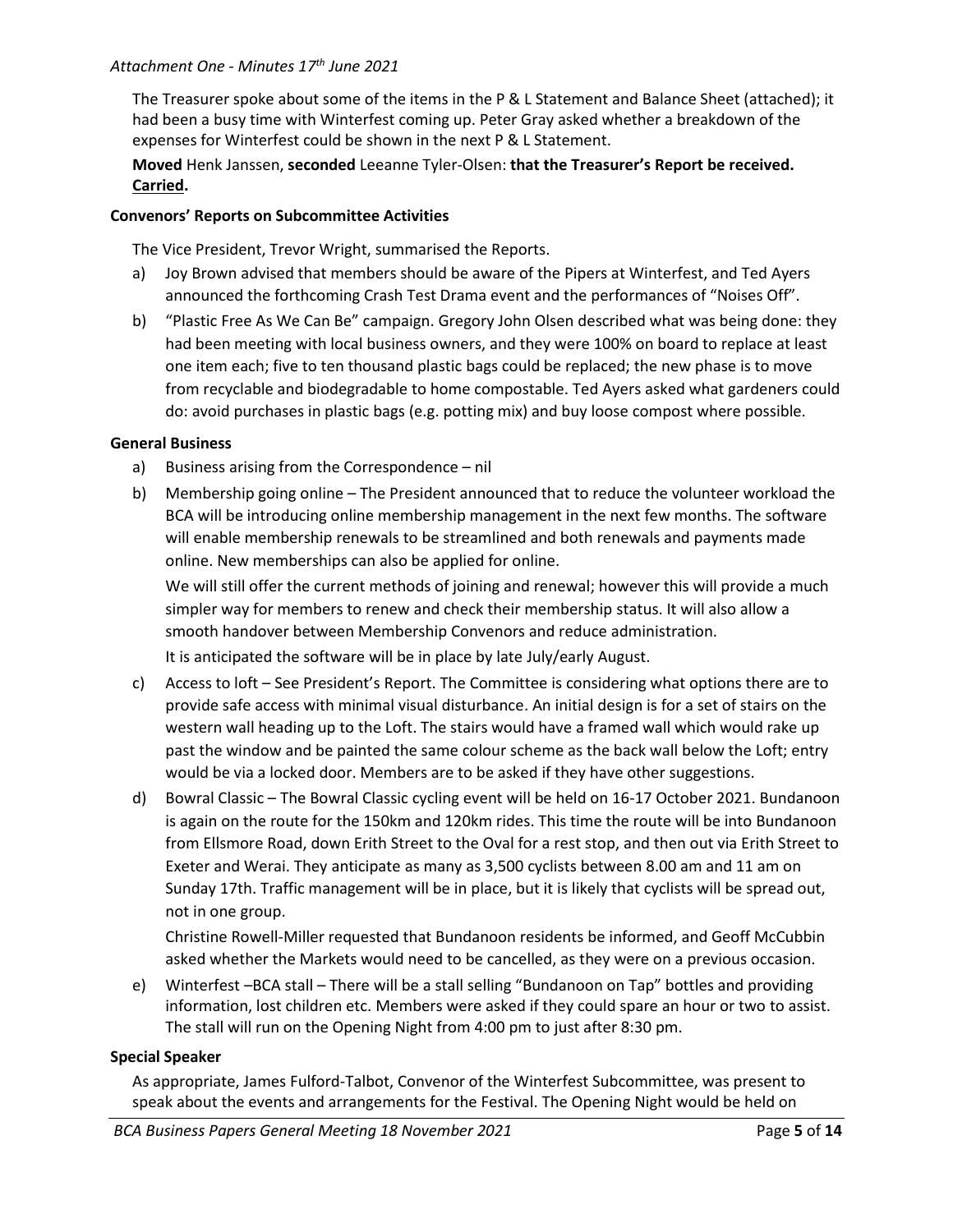#### *Attachment One - Minutes 17th June 2021*

the Oval, which was easier in the present circumstances than using the main street. The maximum number allowed was 3400; to date 1700 had registered to attend. The last night with bonfire etc. as usual will be organised by the Rebels Soccer Club at Ferndale Oval.

#### **Any Other Business or Announcements**

- a) Rachel Russell commented on the situation with footpaths throughout the Shire and the need for integrated transport. She announced a meeting of a multi-party group called SHWACA at 1:00 pm next Saturday at Moss Vale Showground to urge for better infrastructure to get walkers, cyclists, pram-pushers, children, etc. off the roads and onto paths.
- b) Lee Borrowdale announced a re-union for people from Vietnam and Cambodia who came to this country 40 years ago and were accommodated in Southern Highlands houses.

Meeting closed at 8:35 pm, and members remained for refreshments.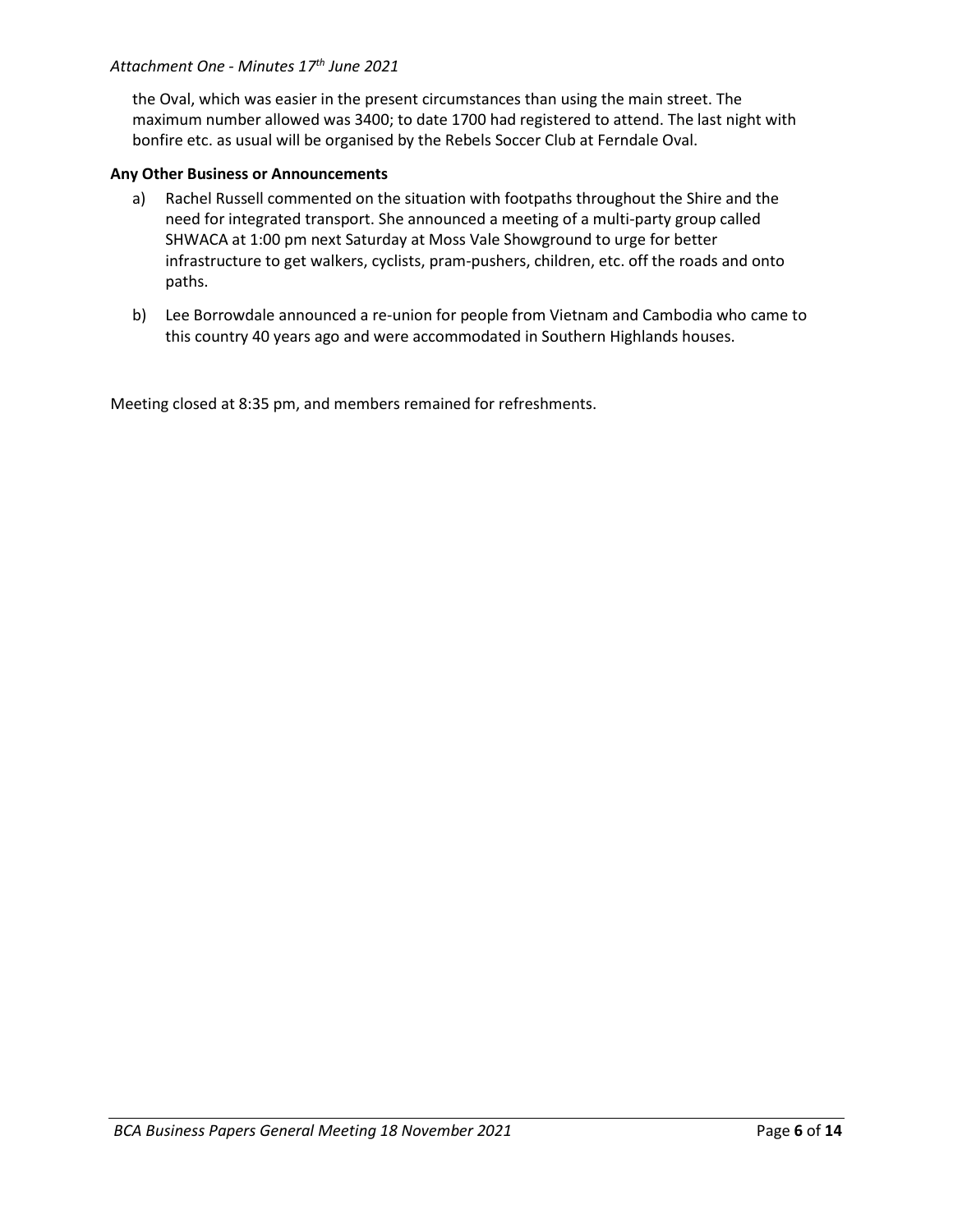### **PRESIDENT'S REPORT FOR NOVEMBER GENERAL MEETING**

#### **General Meeting gap**

We did not hold a general meeting for July and August and held informal Zoom updates for September and October. Updates for the September and October meetings are available on the website at<http://www.bca.asn.au/meetings-minutes/#pastgeneralmeetings>

The Committee continued to meet during this period and significant news items were provided to members though the mailchimp newsletters.

#### **Exposure training for CPR and AED**

Part of our successful grant for a second Automatic Emergency Defibrillator was to include a practice manikin and practice AED of the same make/model that we have. We have developed and tested a community exposure session that we will be promoting to community members. It uses the international Call/Push/Shock model of immediate bystander response to sudden cardiac arrest. We have a "smart" manikin that provides feedback on compression depth and speed and hope to get as many people as possible to try on the manikin. Keep an eye out for the sessions. We would like more volunteers to assist with the sessions.



#### **Electric Vehicle Fast charging station**

A small group of members are working towards getting a Fast Electric Vehicle charging in Bundanoon. There are grants available for "Destination" locations and we believe Bundanoon is an ideal destination.

#### **Promoting the Pool**

We are working with Council's Pools coordinator to develop a low-cost promotion for the Pool to encourage its use. The more the pool is used, the stronger the community case for its continued operation from Council. Each of the pools is subsided about \$28 per entry.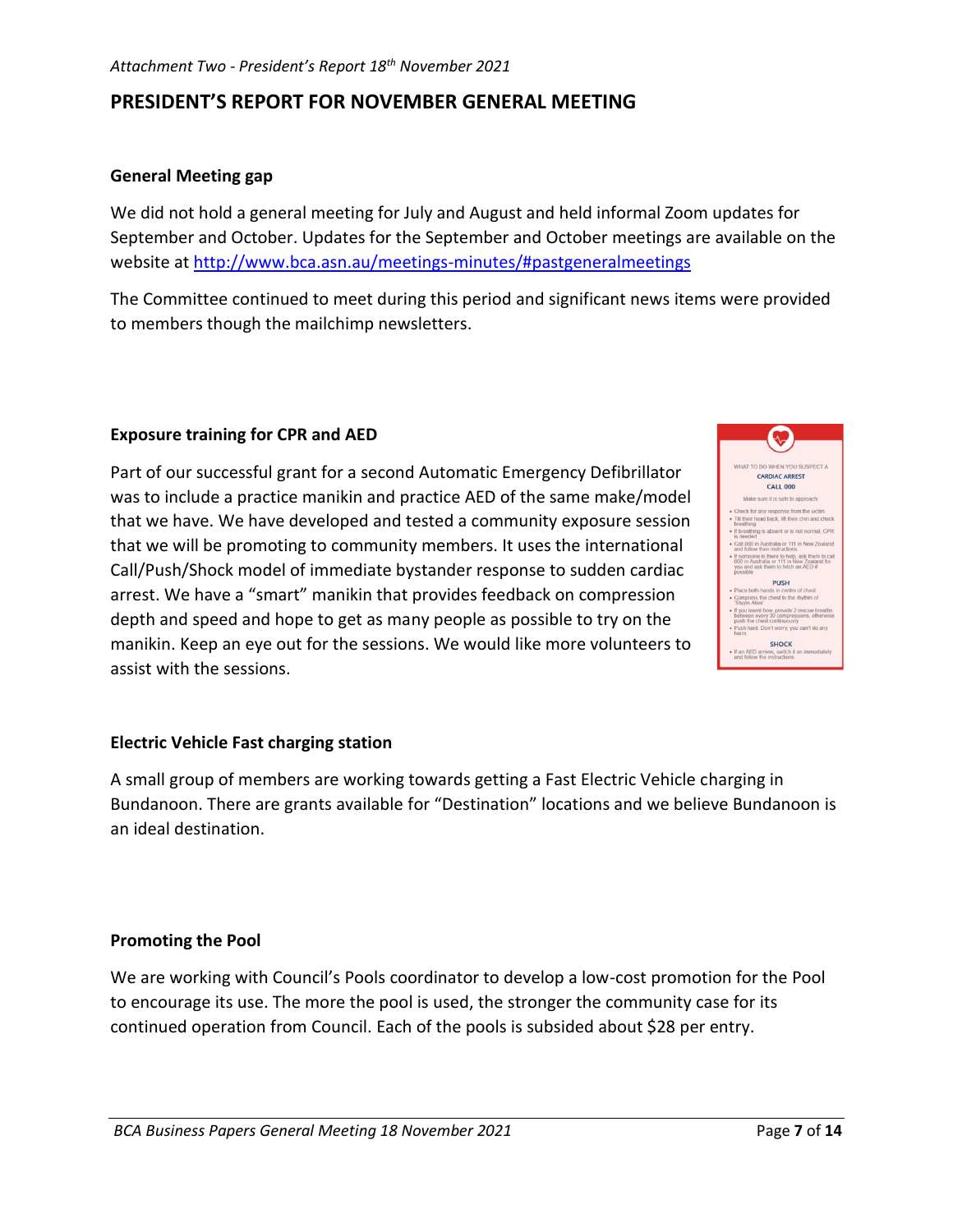#### **Welcome Pack**

The Welcome is being reprinted with minor updates. It is a spiral bound booklet, with a soft copy available on the website. [\(http://www.bca.asn.au/welcome/\)](http://www.bca.asn.au/welcome/) The next update after this will include the History Groups walking tour brochure and promotion of the National Parks Annual Pass.

#### **Reopening of Glow Worm Glen**

We have been in contact with National Parks and Wildlife Service (NPWS) to get an estimate when the track and viewing platform for Glow Worm Glen will be reopened. The current estimate is March 2022. As well as the fires, the Covid LGA lockdown delayed the works. We will be promoting the value of the NPWS annual pass to members and the community to provide support to Morton National Park. For just Morton NP it is \$22 per year which is worthwhile as a single entry is \$8.

*(Image of Glow Worm Glen courtesy of NPWS)*

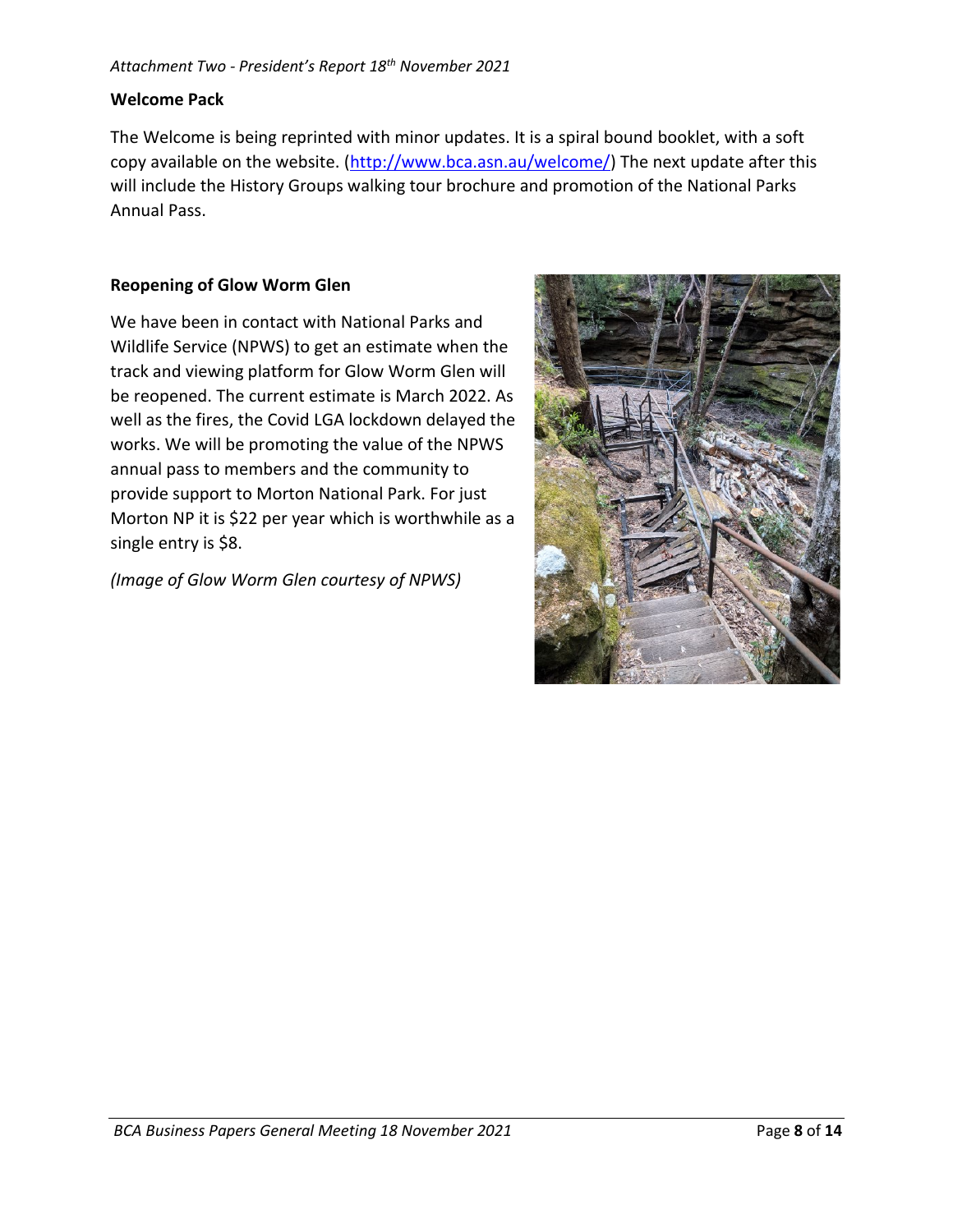## **COMMITTEE UPDATE – November 2021**

The Committee had their regular monthly Meeting on 4th November. Below are items provided for information or comment that were discussed or decided that are not in the business for this general meeting. If you have any questions or would like clarification, please raise this at the end of general business.

**Winterfest 2022**. The Committee met with the Convenor, James Fulford-Talbot. Winterfest 2022 opening party will be a rerun of the plan for Winterfest 2021. It will be at the Oval, in the front car park area.

**Donation and endorsement protocols**. The Committee agreed that the BCA will accept donations that are general or made with a request that the donation is used for a specific subcommittee. If the donation has other specific conditions, such as sponsorship, or to buy particular items, then it will be considered on a case-by-case basis by the Committee. In short, we don't want to turn donations away.

**Donation to Bundanoon Pipe Band.** A donation of \$300 was given to the Pipe Band.

**Prizes for Bundanoon Public School**. As usual the BCA will donate the amount of \$100 for School prizes: \$50 for the Dux Award, and two \$25 achievement awards.

**Electric Vehicle Fast Charging Station**. A group of Committee members believe Bundanoon needs to be a leader and install a fast electric vehicle charging station. Following an approach, The Bundanoon Club Board have agreed in principle to support a Station at the Club. There is still some detail to be clarified. There is grant funding for "destination chargers" to be announced in 2022.

**Fairy Lights in Railway Avenue Trees** One suggestion for Christmas Cheer was to install fairy lights in the trees in the picnic area opposite the shops. Although this did not proceed, we have a response from the owners of the park (the Australian Rail and Track Corporation) that they do not object to the installation of such.

**Additional Flags** We have obtained a Torres Strait Island from our Federal Member so will be able to fly all three flags on our flagpoles on appropriate dates. We are also purchasing a United Nations Flag to fly with the Australian Flag on the important United Nations Day, October 24 each year.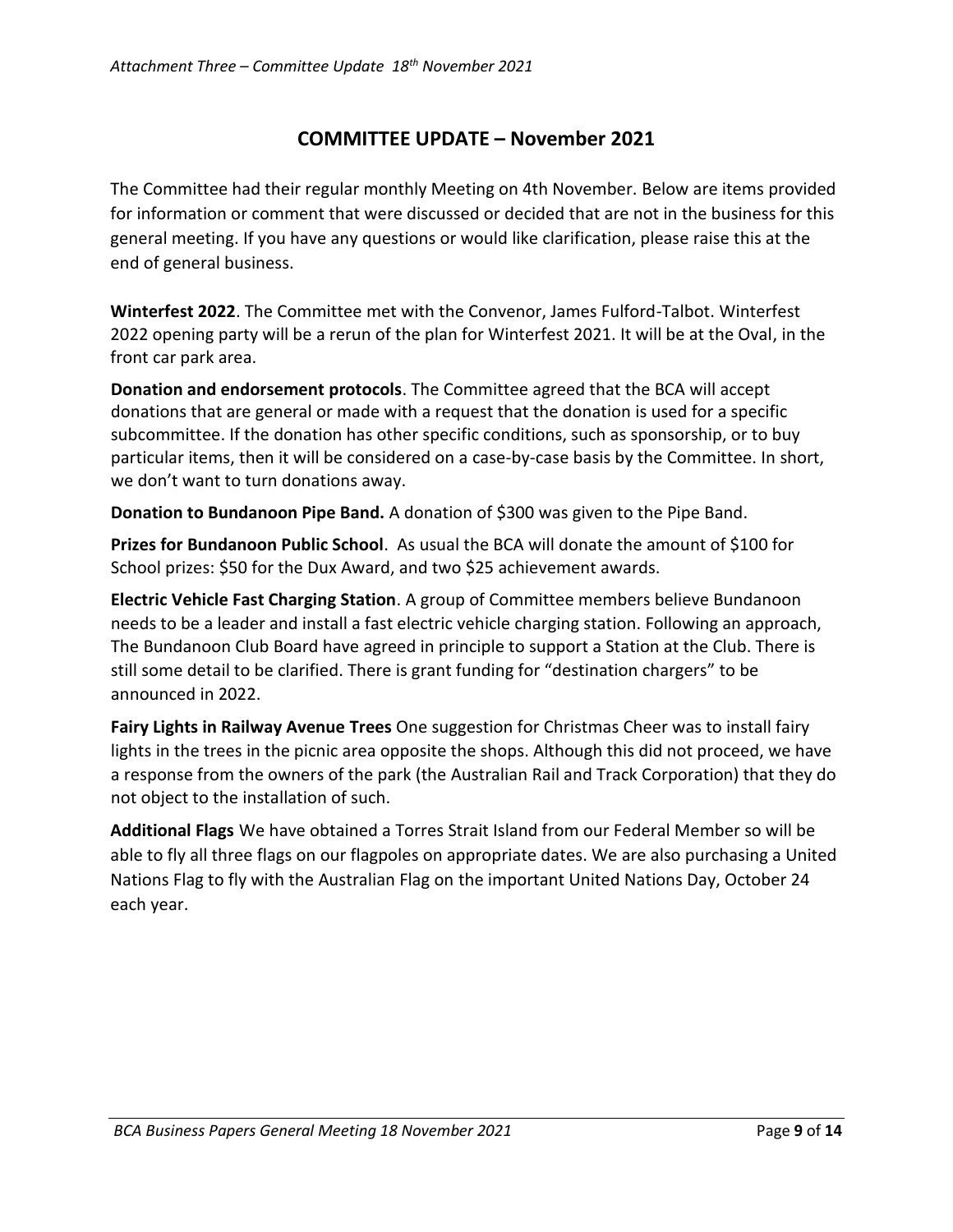# **Balance Sheet**

# **Bundanoon Community Association Incorporated** As at 31 October 2021

|                                                         | <b>AT ACT TAKE</b>     |
|---------------------------------------------------------|------------------------|
| <b>Assets</b>                                           |                        |
| <b>Bank</b><br><b>BDCU Account</b>                      |                        |
| <b>BDCU Burgess St Storage/Winterfest Term Deposit</b>  | 12,499.29              |
|                                                         | 68,284.59              |
| <b>BDCU Online Saver</b><br><b>BDCU VISA Debit Card</b> | 56,166.54              |
| <b>Total Bank</b>                                       | 1,743.54<br>138,693.96 |
|                                                         |                        |
| <b>Current Assets</b>                                   |                        |
| <b>Accounts Receivable</b>                              | 3,023.70               |
| <b>Cash Floats</b>                                      | 1,150.00               |
| Petty Cash Floats                                       | (300.00)               |
| <b>Total Current Assets</b>                             | 3,873.70               |
| <b>Fixed Assets</b>                                     |                        |
| Accum. Depreciation: Computers                          | (4,304.00)             |
| Accum. Depreciation: Equipment                          | (25,035.00)            |
| Accum. Depreciation: Furniture                          | (22, 400.00)           |
| Computers at Cost                                       | 7,925.25               |
| <b>Equipment at Cost</b>                                | 68,819.10              |
| <b>Furniture at Cost</b>                                | 55,540.55              |
| Inventories                                             | 3,204.60               |
| <b>Total Fixed Assets</b>                               | 83,750.50              |
| <b>Non-current Assets</b>                               |                        |
| <b>Deposits to Suppliers</b>                            | 300.00                 |
| <b>Total Non-current Assets</b>                         | 300.00                 |
| <b>Total Assets</b>                                     | 226,618.16             |
| <b>Liabilities</b>                                      |                        |
| <b>Current Liabilities</b>                              |                        |
| Accruals                                                | 182.00                 |
| <b>Grants Received in Advance</b>                       | 37,000.00              |
| GST                                                     | 188.14                 |
| <b>Hall Bonds Held</b>                                  | 650.00                 |
| Rounding                                                | 0.51                   |
| <b>Total Current Liabilities</b>                        | 38,020.65              |
| <b>Total Liabilities</b>                                | 38,020.65              |
| <b>Net Assets</b>                                       | 188,597.51             |
| <b>Equity</b>                                           |                        |
| <b>Current Year Earnings</b>                            | (17,043.22)            |

31 0CT 2021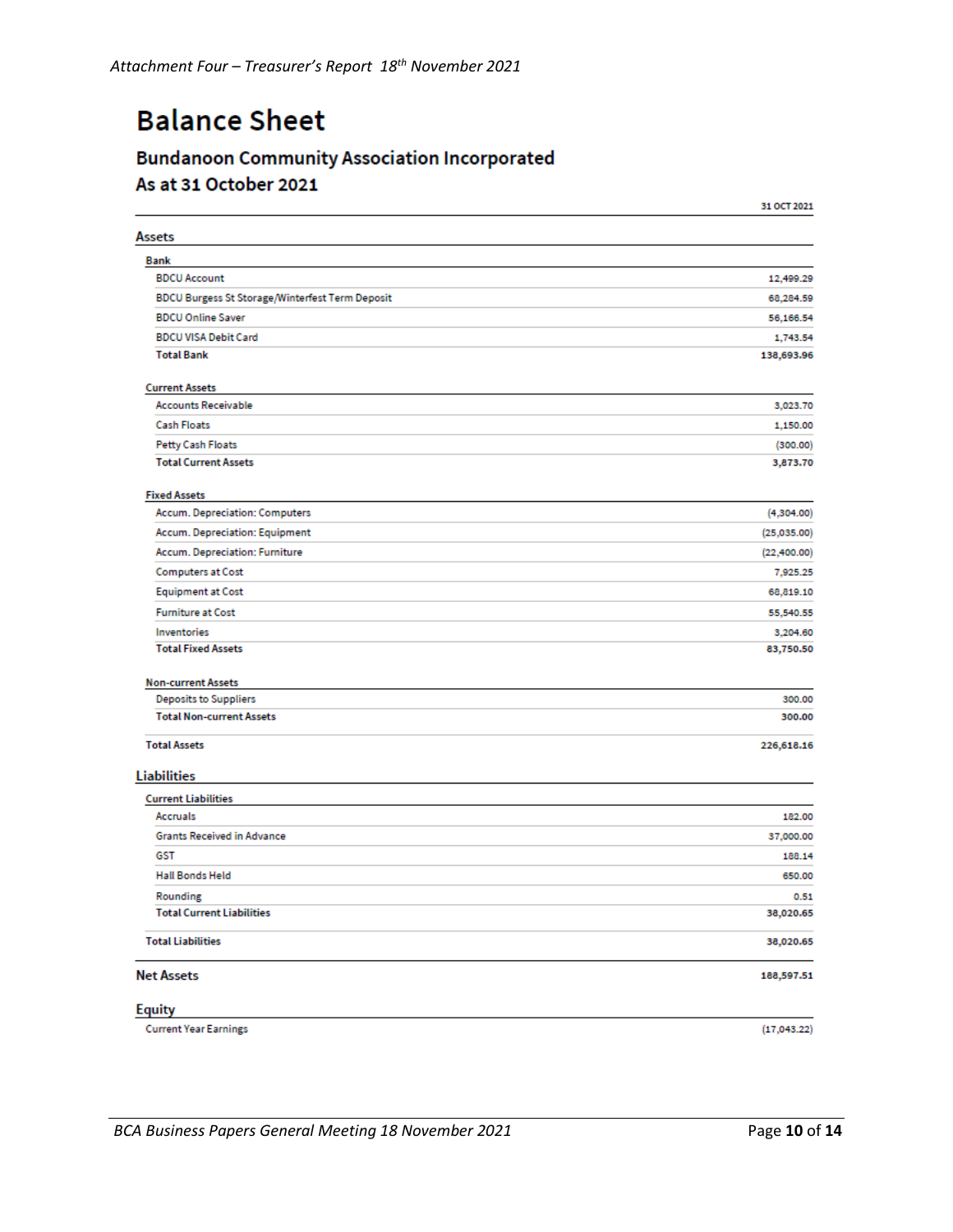#### **Balance Sheet**

| Prior Year's Surplus/Deficit | 205,640.73 |
|------------------------------|------------|
| <b>Total Equity</b>          | 188,597.51 |

31 OCT 2021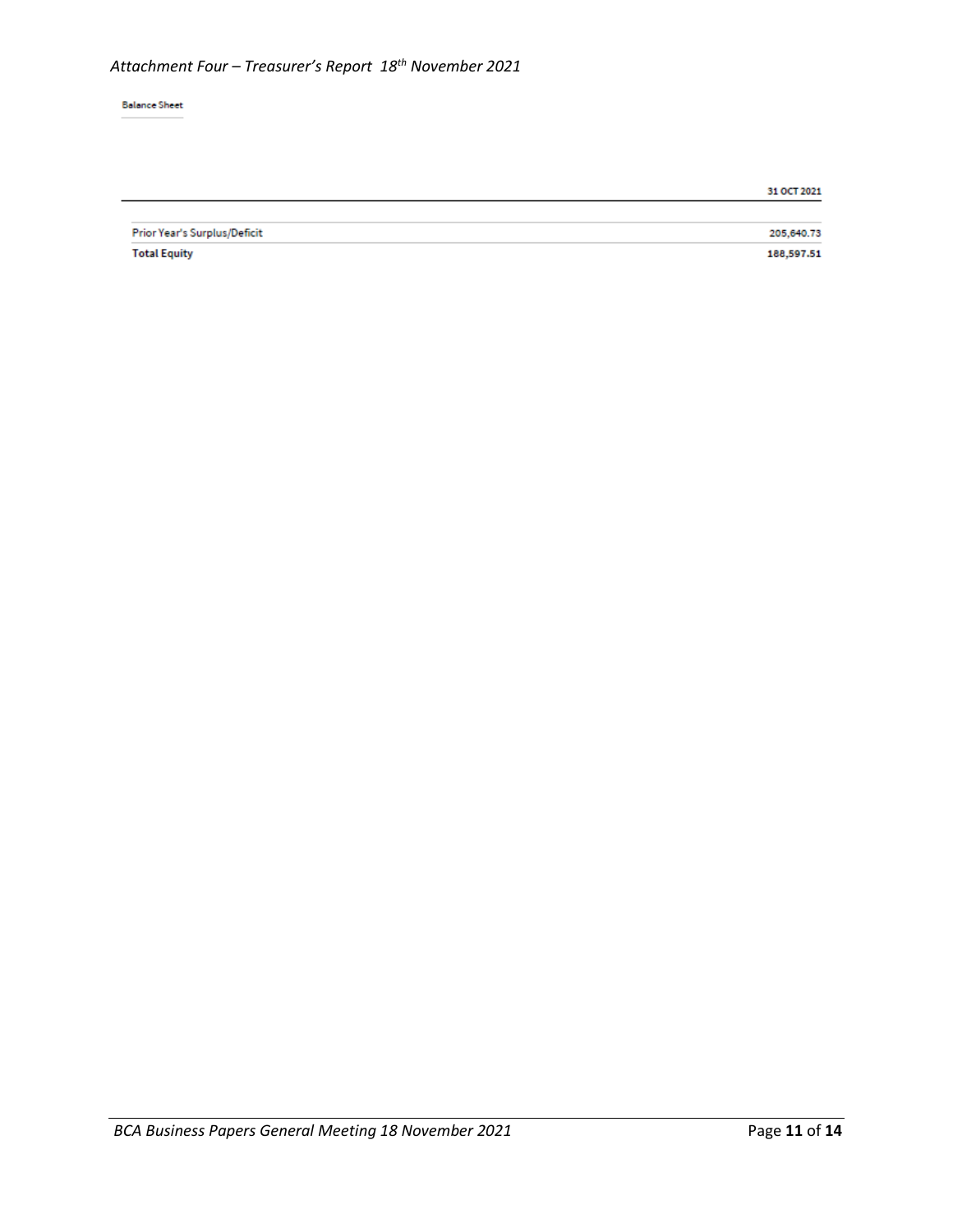# **Profit and Loss**

# **Bundanoon Community Association Incorporated** For the 5 months ended 30 November 2021

|                                 | <b>JUL-NOV 2021</b> |
|---------------------------------|---------------------|
| <b>Trading Income</b>           |                     |
| <b>Admin Charges Collected</b>  | 236.68              |
| <b>Bundy on Tap</b>             | 76.36               |
| <b>Donations Received</b>       | 300.00              |
| <b>Event Sales</b>              | 145.45              |
| <b>Grants Received</b>          | 3,960.36            |
| <b>Hall Hire - External</b>     | 2,501.27            |
| <b>JCG Subscription</b>         | 18.18               |
| <b>Jordans Crossing Gazette</b> | 9,696.33            |
| <b>Membership Fees</b>          | 374.80              |
| Sundry Income                   | 46.63               |
| <b>SUSPENSE</b>                 | 152.73              |
| Winterfest                      | 6,922.20            |
| <b>Total Trading Income</b>     | 24,430.99           |
| <b>Gross Profit</b>             | 24,430.99           |
| <b>Other Income</b>             |                     |
| <b>Interest Income</b>          | 21.03               |
| <b>Total Other Income</b>       | 21.03               |
| <b>Operating Expenses</b>       |                     |
| <b>Administration Costs</b>     | 1,421.93            |
| Cleaning                        | 4,599.50            |
| <b>Computer Costs</b>           | 51.82               |
| Equipment                       | 3,932.68            |
| <b>Film Rentals</b>             | 42.13               |
| <b>Hire &amp; Rental Costs</b>  | 200.45              |
| License fees                    | 435.00              |
| <b>Meeting Expenses</b>         | 22.72               |
| Music@10                        | 999.99              |
| <b>Other Expenses</b>           | 1,156.82            |
| Postage                         | 163.50              |
| Power & Energy                  | 1,895.32            |
| Printing                        | 8,228.68            |
| <b>Professional Services</b>    | 240.00              |
| Rates                           | 320.17              |
| Storage                         | 1,170.00            |
| Uniforms                        | 2,120.00            |
| Winterfest 2021 Expenses        | 4,824.98            |
| <b>Total Operating Expenses</b> | 31,825.69           |
| <b>Net Profit</b>               | (7, 373.67)         |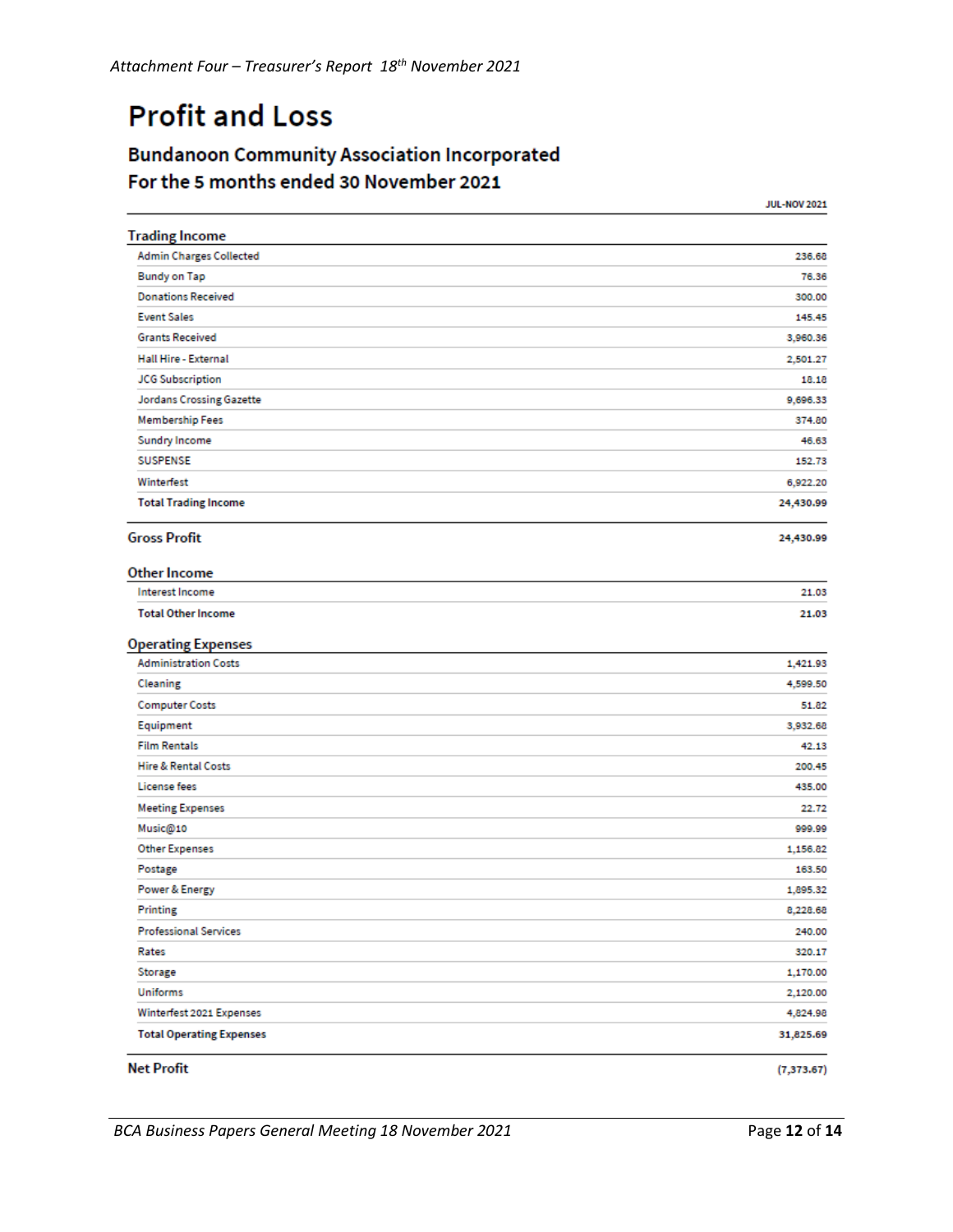### **Please note this is the view of BCA member Lee Borradale**

#### **and will be read as part of General Business item 8b**

"Honouring Indigenous Servicemen and women and clarity of our roles.

What is the role of the Bundanoon RSL Sub Branch role as custodian of the Southern Villages Memorial?

The RSL is the custodian for the communities of the Southern Villages. Certainly, the memorial is a sacred place to honour the service of those who have at the behest of the government of the Commonwealth of Australia been to war, too many not returning. Originally memorials were places to grieve the loss of family members of those buried overseas. (It wasn't until the Vietnam War that bodies were returned to Australia)

The choice of the site of our memorial was made by the Wingecarribee Shire Council after much debate. Like the Soldiers Memorial Hall, the ownership/title belongs to the shire. The role of custodian is an opportunity to elicit an opportunity for reverence and goodwill of our citizens. To achieve this, the RSL facilitates services of remembrance and related educational visits to schools. Bundanoon acknowledges the efforts made by other community members to create and care for the memorial.(e.g. The Garden Club). In 2008 The RSL President, Trevor Fenton and his wife led the enormous project to establish the memorial. The research to establish the names of the plaques and the fundraising being just two aspects. On ANZAC Day and REMEMBRANCE DAY, various individuals and associations place wreaths of commemoration.

When we say "Lest We Forget", it also falls to us to be contributors to a developing nation respecting and encouraging people to commit to a positive future building on the sacrifices of those that had come before who fought for a better, freer and a just inclusive society

Australia will always be a work in progress.

In recent History, the memorial was being used as a backdrop for selling plants at the markets. Lee Borradale, President of the RSL at the time addressed a Shire Council meeting and the development application was adjusted to end the practice. The unanimous vote of all councillors was heartening.

In past years on AUSTRALIA DAY, ANZAC DAY. REMEMBRANCE DAY and NAIDOC WEEK the Aboriginal flag has been included. To include the Australian Aboriginal Flag these days is now common practice across Australia. In Western Australia it is mandatory. In NSW the state RSL recommends the practice. Why the difference? One of the problems is many memorials have less than three flag poles. The current view of the local RSL leadership is that on ANZAC DAY the three flag poles carry the Australian National Flag (Precedence given to it), The New Zealand Flag and the RSL FLAG (rather than the ABORIGINAL Flag). It is worth noting that when the RSL Ode is read servicemen cover their medals and humbly defer to the medals/service of others, leaving them proudly shown. That sentiment should guide the flags practice now. National Flags should take precedence. The Aboriginal Flag is a gazetted national flag. The RSL Flag is respected but not a national flag. When possible, the National Flags should take precedence.